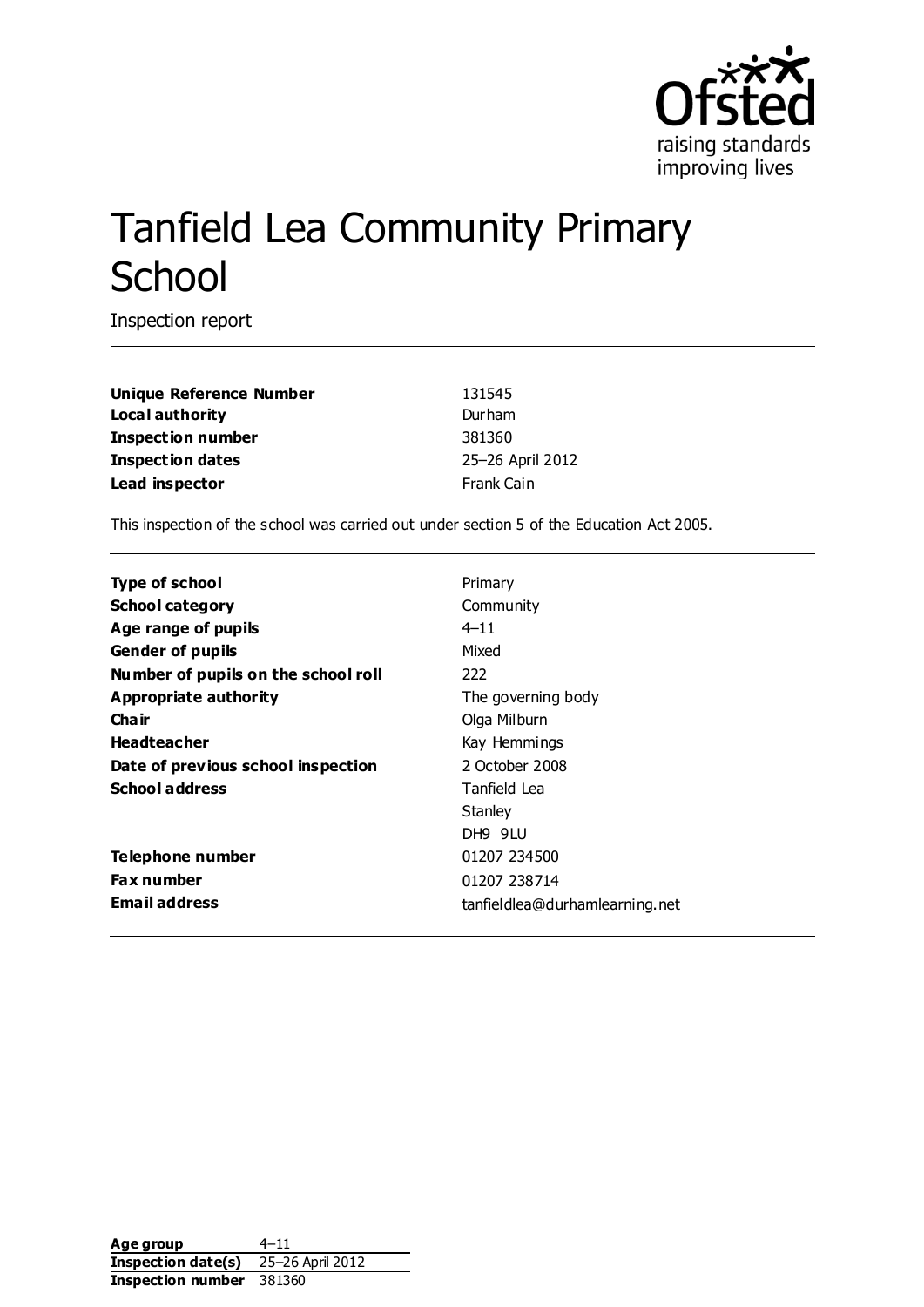

You can use Parent View to give Ofsted your opinion on your child's school. Ofsted will use the information parents and carers provide when deciding which schools to inspect and when.

You can also use Parent View to find out what other parents and carers think about schools in England. You can visit [www.parentview.ofsted.gov.uk,](file:///C:/Users/knixon/AppData/Downloads/www.parentview.ofsted.gov.uk) or look for the link on the main Ofsted website: [www.ofsted.gov.uk](file:///C:/Users/knixon/AppData/Downloads/www.ofsted.gov.uk)

The Office for Standards in Education, Children's Services and Skills (Ofsted) regulates and inspects to achieve excellence in the care of children and young people, and in education and skills for learners of all ages. It regulates and inspects childcare and children's social care, and inspects the Children and Family Court Advisory Support Service (Cafcass), schools, colleges, initial teacher training, work-based learning and skills training, adult and community learning, and education and training in priso ns and other secure establishments. It assesses council children's services, and inspects services for looked after children, safeguarding and child protection.

Further copies of this report are obtainable from the school. Under the Education Act 2005, the school must provide a copy of this report free of charge to certain categories of people. A charge not exceeding the full cost of reproduction may be made for any other copies supplied.

If you would like a copy of this document in a different format, such as large print or Braille, please telephone 0300 123 4234, or email [enquiries@ofsted.gov.uk](mailto:enquiries@ofsted.gov.uk)

You may copy all or parts of this document for non-commercial purposes, as long as you give details of the source and date of publication and do not alter the information in any way.

To receive regular email alerts about new publications, including survey reports and school inspection reports, please visit our website and go to 'Subscribe'.

Piccadilly Gate Store Street Manchester M1 2WD

T: 0300 123 4234 Textphone: 0161 618 8524 [enquiries@ofsted.gov.uk](mailto:enquiries@ofsted.gov.uk) [www.ofsted.gov.uk](http://www.ofsted.gov.uk)



© Crown copyright 2012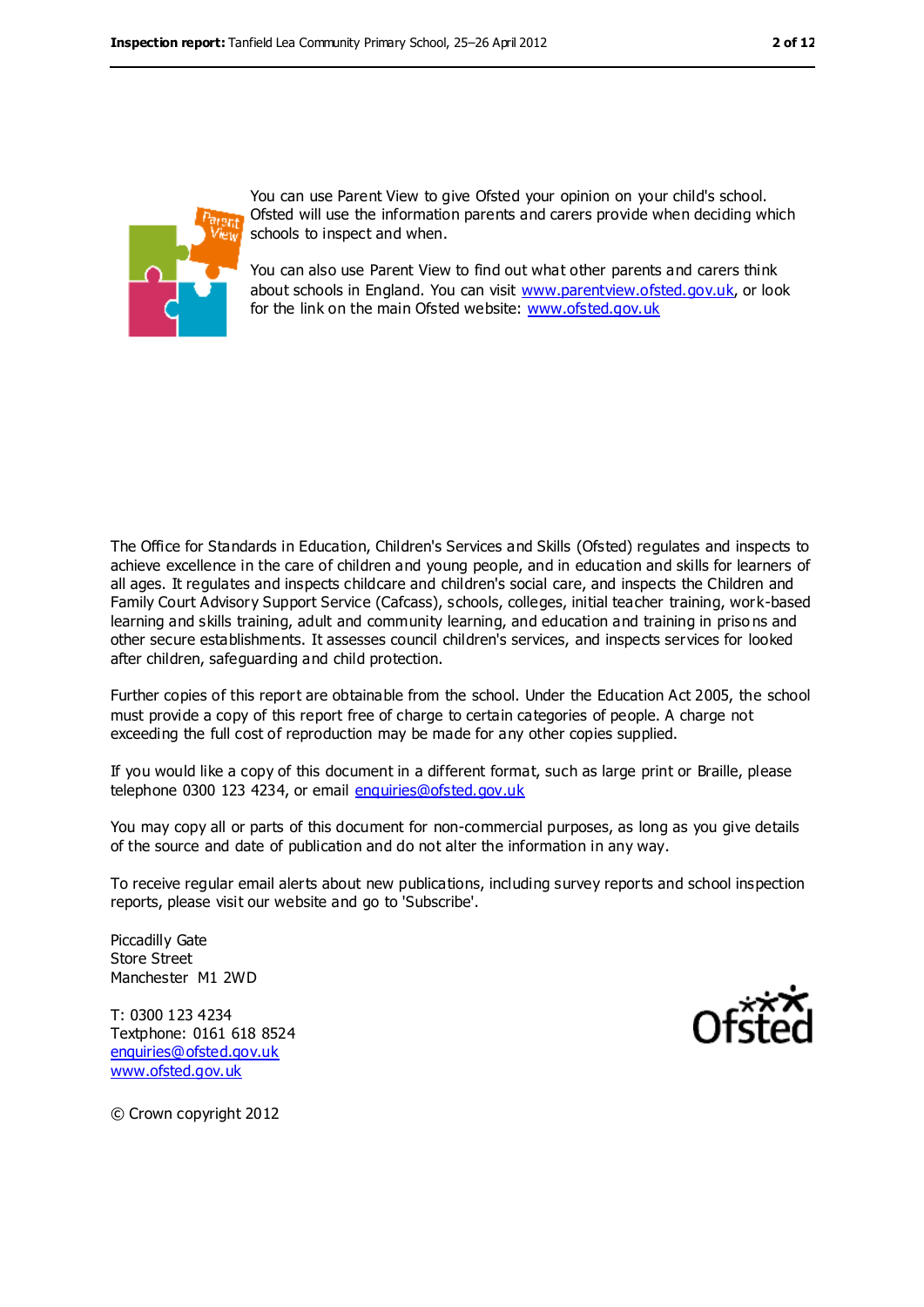# **Introduction**

Inspection team

Frank Cain Wendy Richardson Additional inspector Additional inspector

This inspection was carried out with two days' notice. The inspectors visited 15 lessons or parts of lessons taught by eight different teachers and they also looked at pupils' work. They listened to pupils read and talked to them about how much they read. Discussions took place with members of the governing body, staff and groups of pupils. They observed the school's work and looked at documents, including those relating to safeguarding, the school's improvement plan and self-evaluation records, minutes of governing body meetings and the school's own assessment data. The inspectors analysed questionnaires from pupils and staff, as well as those from 122 parents and carers.

## **Information about the school**

Tanfield Lea Primary is an average-sized primary school, with a slightly higher proportion of girls than found nationally. The proportion of pupils known to be eligible for free school meals is slightly above average. The proportion of disabled pupils and those who have special educational needs supported at school action plus or have a statement of special educational needs is above average. Most pupils are of White British heritage, with a small proportion from minority ethnic groups.

The school meets the current floor standards, which relate to the government's expected standard for pupils' attainment and progress. The headteacher has been seconded to assist another local primary school, but she retains close links with Tanfield Lea and was present for the entire inspection. The school has The International School Award and Healthy School status.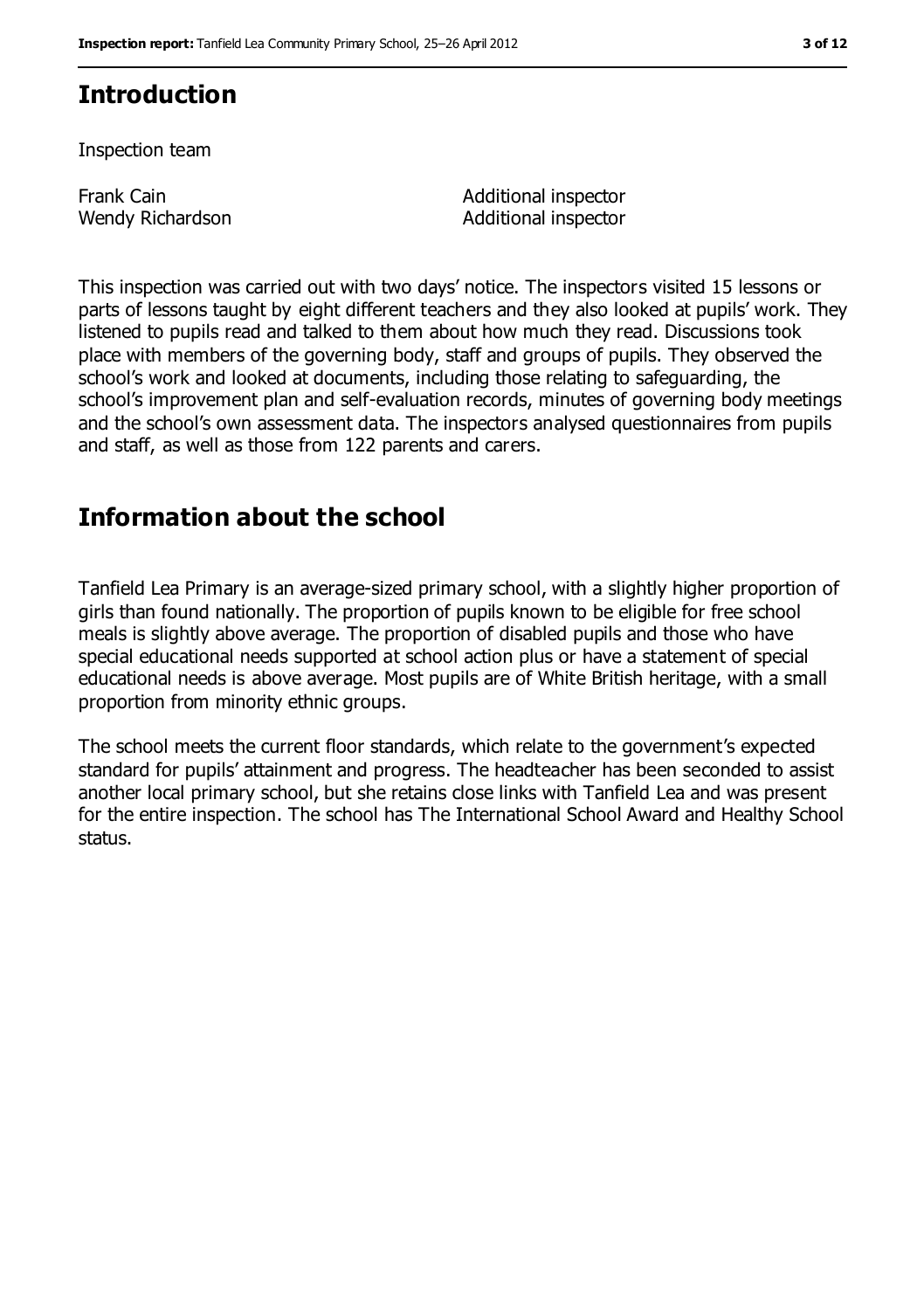**Inspection grades: 1 is outstanding, 2 is good, 3 is satisfactory and 4 is inadequate** Please turn to the glossary for a description of the grades and inspection terms

# **Inspection judgements**

| <b>Overall Effectiveness</b> |  |
|------------------------------|--|
|------------------------------|--|

| <b>Achievement of pupils</b>          |  |
|---------------------------------------|--|
| <b>Quality of teaching</b>            |  |
| <b>Behaviour and safety of pupils</b> |  |
| <b>Leadership and management</b>      |  |

## **Key Findings**

- Tanfield Lea is a good school. It is not outstanding because teaching is not yet consistent in driving rapid and sustained progress for pupils.
- Children enter the school with skills below, or in some cases well below, national expectations for their age. Some have attended nursery provision and others not. The good provision in the Early Years Foundation Stage enables children to make good progress. By the time pupils leave Year 6, their attainment is average in English and significantly above average in mathematics. This represents good progress overall, but very good progress for disabled pupils and those who have special educational needs.
- $\blacksquare$  Teaching is good across the school, with some that is outstanding. There are some cases where marking is less effective in giving pupils clear targets for improvement and useful feedback on how to achieve them.
- **Pupils'** behaviour in lessons is good and they have positive attitudes to learning. They are friendly and polite because the staff have high expectations regarding behaviour. Pupils are very aware of their own personal safety. Children in the Reception class explained that it was important to take it in turn when collecting their whiteboards, as rushing out might cause someone to get hurt.
- Leadership and management are good. The headteacher has led the way in improving the quality of teaching and in managing pupils' performance since the previous report. The headteacher has appointed a strong and very competent leadership team that has also contributed towards school improvement. Pupils' social, moral, spiritual, and cultural development is outstanding because of the high priority given to it by all staff.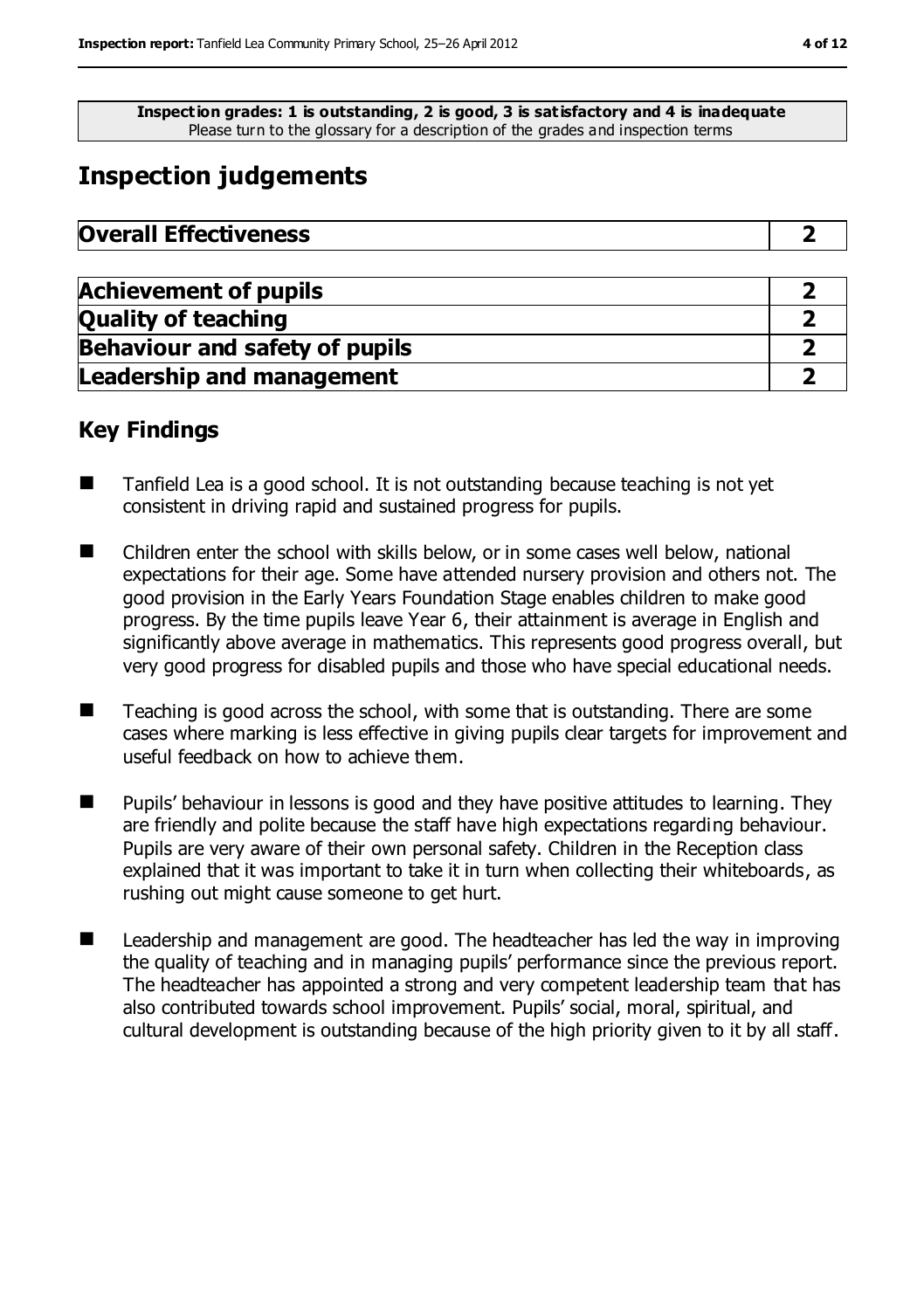## **What does the school need to do to improve further?**

- Further increase the effectiveness of teaching and accelerate pupils' progress by:
	- consistently giving pupils more detailed individual feedback on what steps to take next to improve
	- providing more sharply focused long-term individual targets for pupils across the curriculum
	- sharing the features of the best teaching practice within school, so that all staff  $\equiv$ adopt the most effective approaches to teaching and learning within their classroom.

#### **Main Report**

#### **Achievement of pupils**

Pupils learn well in lessons and as a result make good progress. They show pride in their work and are keen to improve. One Key Stage 1 pupil proudly showed how his writing and sentence construction had greatly improved since September. Pupils work well in science lessons, for example, in explaining that the roots of plants acted like straws to suck up the water, showing a good understanding of how plants work. Good progress in lessons is seen especially when tasks are imaginative and stimulating. In a lesson on deforestation in Year 5, pupils acquired knowledge on the damage that it was causing in some areas of the world and gained an understanding of conservation work.

Pupils' progress is good overall. In the Early Years Foundation Stage provision has improved well since the last inspection and staff use 'starter booklets' and assessment folders effectively to plan the work to maximise children's development. Pupils who are eligible for free school meals throughout the school now make better progress than found nationally. The school has very efficient systems to track pupils' progress and has put in place effective intervention programmes to help pupils to achieve well.

Pupils' reading attainment in Key Stage 1, which had been weak, has been successfully targeted and pupils' reading skills are now broadly average. By the end of Year 6, pupils' attainment in reading is securely average, representing good progress for this cohort of pupils. This reflects the priority the school places on developing pupils' reading skills. Many pupils say that they read frequently outside school and older pupils are able to talk confidently about which books or authors they prefer and can explain why. Pupils pointed out that reading at home is expected by their teachers, and younger ones keep details on books read in their personal organisers.

An overwhelming number of parents and carers who responded to the questionnaire feel that their children make good progress in school and that they have sufficient information to support their children's learning. Inspectors concur with these positive views.

#### **Quality of teaching**

Inspection evidence shows that teaching is good across the school, and this correlates with pupils' and parents' and carers' views. In the best lessons, learning is well matched to the different abilities of pupils so that all ability levels are suitably challenged. This includes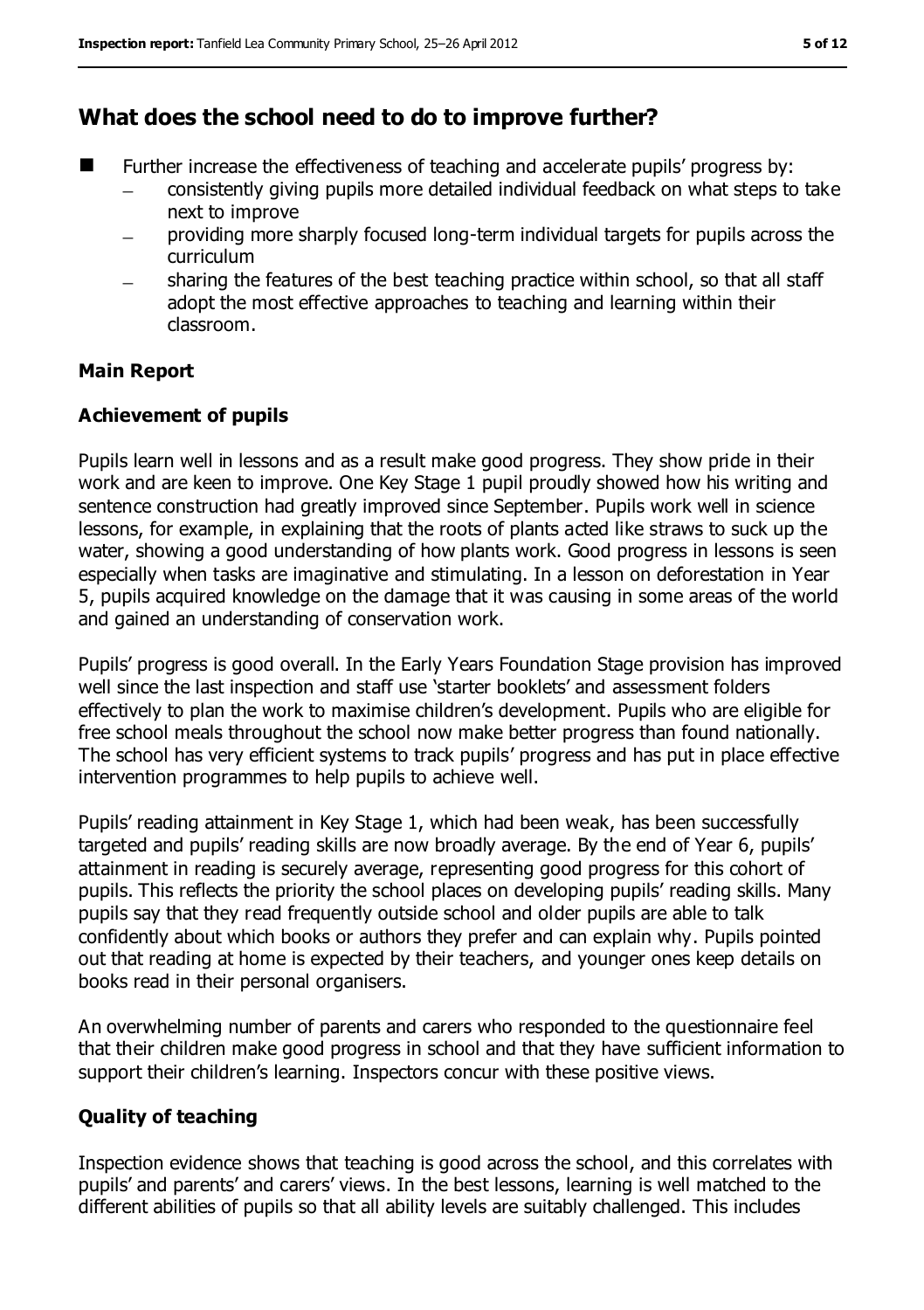disabled pupils and those who have special educational needs. These pupils also get appropriate one-to-one targeting on specific issues, which is having a significant impact on their progress.

Teachers make good use of video clips, as well as role play, to stimulate pupils' interest in their work. Good use is made of paired work and questioning to encourage and challenge pupils to produce work of a high standard. Where appropriate, games are employed to assist learning, so that pupils find learning fun. In a mathematics lesson, a game was seen to stimulate the interest of boys and to make sure that they were fully engaged in the lesson. Independent work is promoted well with pupils and it is often built into the lesson planning. Mathematics in particular is popular with pupils, as it is made relevant to pupils' needs and they explain well where mathematics might be of practical use outside of school, for example when tiling a bathroom.

In all lessons, staff make an exceptional impact on pupils' spiritual, moral, social and cultural development. Teachers have high expectations of pupils' conduct, their skills of cooperation and for the respect they show for each other's achievements, and pupils respond accordingly. Very good use is made of the talented and hardworking teaching assistants, both in classrooms and when they are working independently with small groups of pupils.

The topic-based curriculum is well taught and teachers interweave themes into literacy lessons well. For example, in work on the Victorians the teacher asked pupils to devise an escape plan from a nineteenth century workhouse, where children were badly treated. Visits to Beamish and to Cragside help to develop pupils' understanding of local history and geography. Pupils' knowledge of their academic targets and where they are in relation to them is variable. There are some areas, notably in some writing tasks, where marking and feedback are outstanding, but in some areas they are less effective.

#### **Behaviour and safety of pupils**

Inspectors concur with the view of the vast majority of parents and carers who think their children are safe in school and that behaviour is typically good. Pupils strongly support this view because they know that staff are always available if they need help and that behaviour management is consistent and fair.

Pupils are helpful and considerate for others. One child in the Reception class, without prompting, gave a classmate her mini-whiteboard marker and then went to get another for herself. Pupils smile at visitors and open doors for them. Pupils' attitude to learning is very positive and they quickly settle down to work.

A small number of parents and carers believe that a few lessons are interrupted by inappropriate behaviour. Most, however, think that poor behaviour does not routinely affect learning and is good in most lessons. Inspection evidence shows that teachers deal with problems well, using non-confrontational strategies and that pupils respond well to adults' guidance and instructions.

A few parents and carers and pupils did point out that there are some incidents of bullying, but school records show that these are infrequent and incidents are well recorded. Pupils pointed out that examples of poor behaviour are dealt with quickly by staff. Pupils are very aware of the different forms of bullying that might occur. They are particularly well informed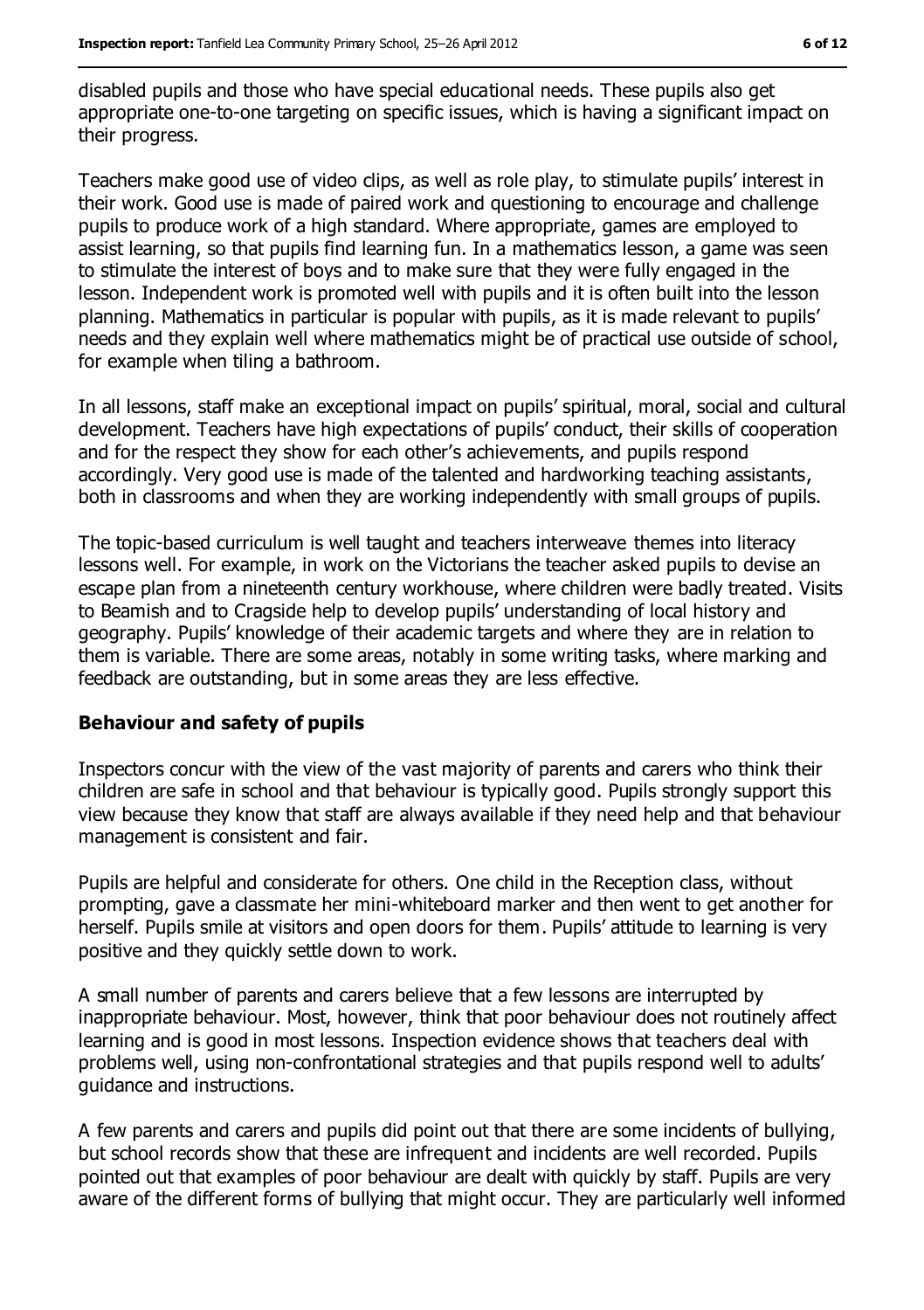about the dangers associated with those relating to computers and telephones, especially with regard to social media.

Good behaviour is actively promoted by the school, which gives pupils many opportunities to develop their personal qualities. The lunchtime supervisor was observed tirelessly organising games for the pupils, encouraging them to work and play together well. Pupils are encouraged to undertake positions of responsibilities as playground 'buddies', or as acting school receptionists at lunchtime. Their resilience and independence are fostered by popular residential visits. Their awareness of what is right and wrong is regularly promoted in lessons and in assemblies. In the latter, younger pupils sang a version of their school rules with enthusiasm and pleasure. The school has worked diligently to improve attendance, which is now average. It is successfully reducing the incidence of persistent absence.

#### **Leadership and management**

Leadership and management of the school are good. As a result of the headteacher's clear vision with regard to succession planning and, in particular, the development of her middle leaders, staff have have been empowered to take on roles of greater responsibility, for example in monitoring teaching and learning and ensuring that there is consistency across different subject areas. Subject leaders observe their colleagues teaching, and senior leaders undertake detailed work scrutiny, offering constructive feedback to staff on their strengths and weaknesses. These are fed into appropriate professional development for staff. Therefore, the leadership of teaching and learning is strong as it is shared by a number of staff. However, to make this aspect of management outstanding leaders acknowledge that the sharing of the best teaching practice needs to be more widespread. The leadership team has an excellent understanding of the strengths of the school and is aware of areas for development. There have been effective improvements since the previous inspection. Such strengths in leadership and management indicate that there is a good capacity to improve further.

The curriculum is good and is planned effectively. There are opportunities for crosscurricular work in science, and information and communication technology (ICT) is used effectively in literacy work. Pupils have the chance to play musical instruments, for example a Year 3 class were observed playing the ukulele. The short 'concert' they gave was outstanding, and the pleasure the pupils took from their excellent performance was clearly evident. Pupils' spiritual, moral, social and cultural development is outstanding because of the opportunities afforded to them by the school. One pupil pointed out 'the people who create this school make us the people we are'. Pupils are given opportunities to show an understanding of different faiths and cultures by speakers and visits, as well as linking on the internet with other children across the world. Pupils are encouraged to develop good social skills and notably they are rightly proud of their own radio station, even interviewing local celebrities. Pupils demonstrate a good understanding of right and wrong and show that they care about others and have many charity fund-raising events.

The school's leadership and management are successful in promoting equality of opportunity and tackling discrimination, including for disabled pupils and those with special educational needs. The very good progress made by these pupils is an indication of this effective provision.

Members of the governing body are proud of the school and they have a clear picture of the strengths and areas for improvement within school. They are effective in ensuring that the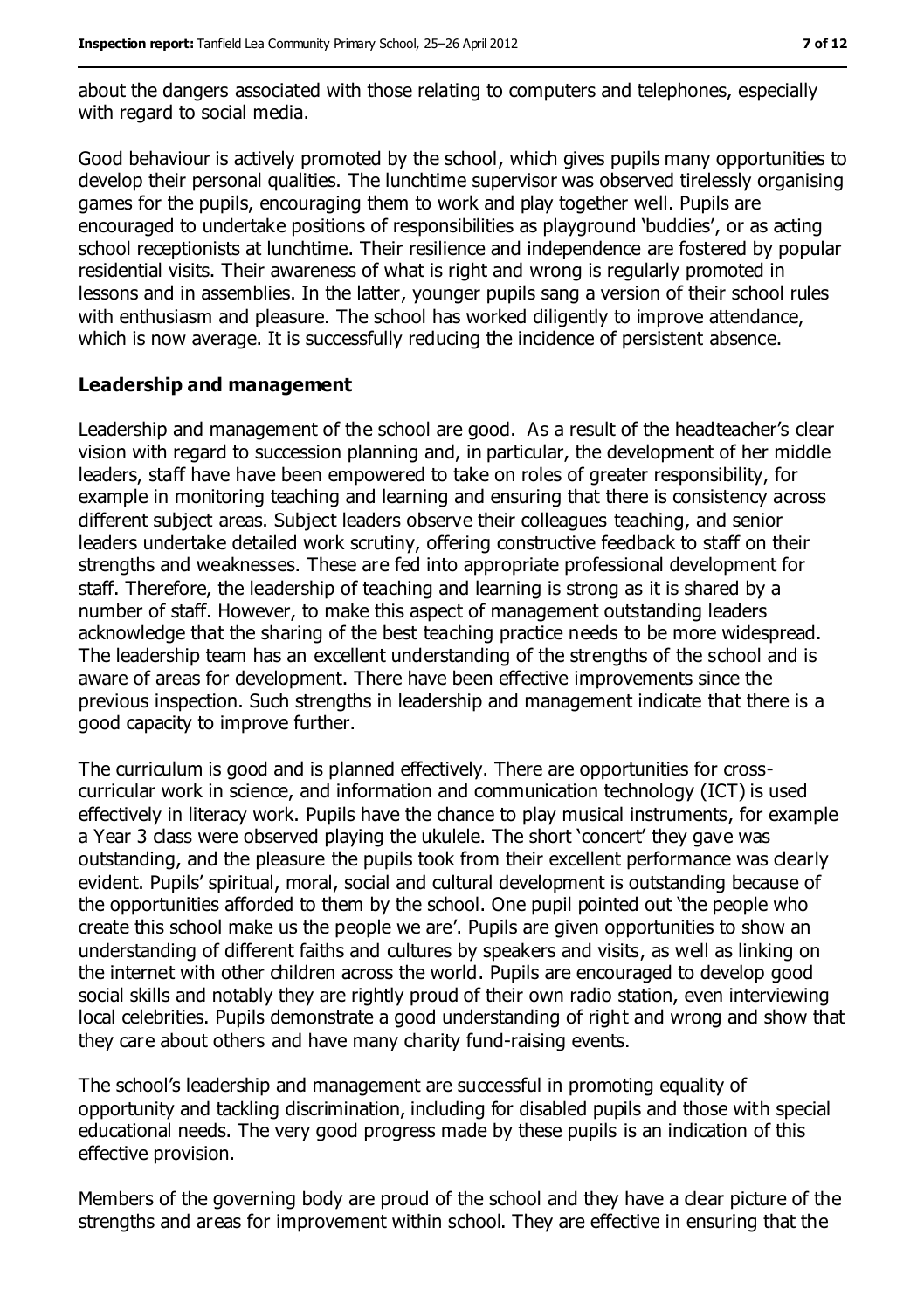needs of the school are met. Safeguarding arrangements meet current statutory requirements. Visitors are well monitored and the site is very secure.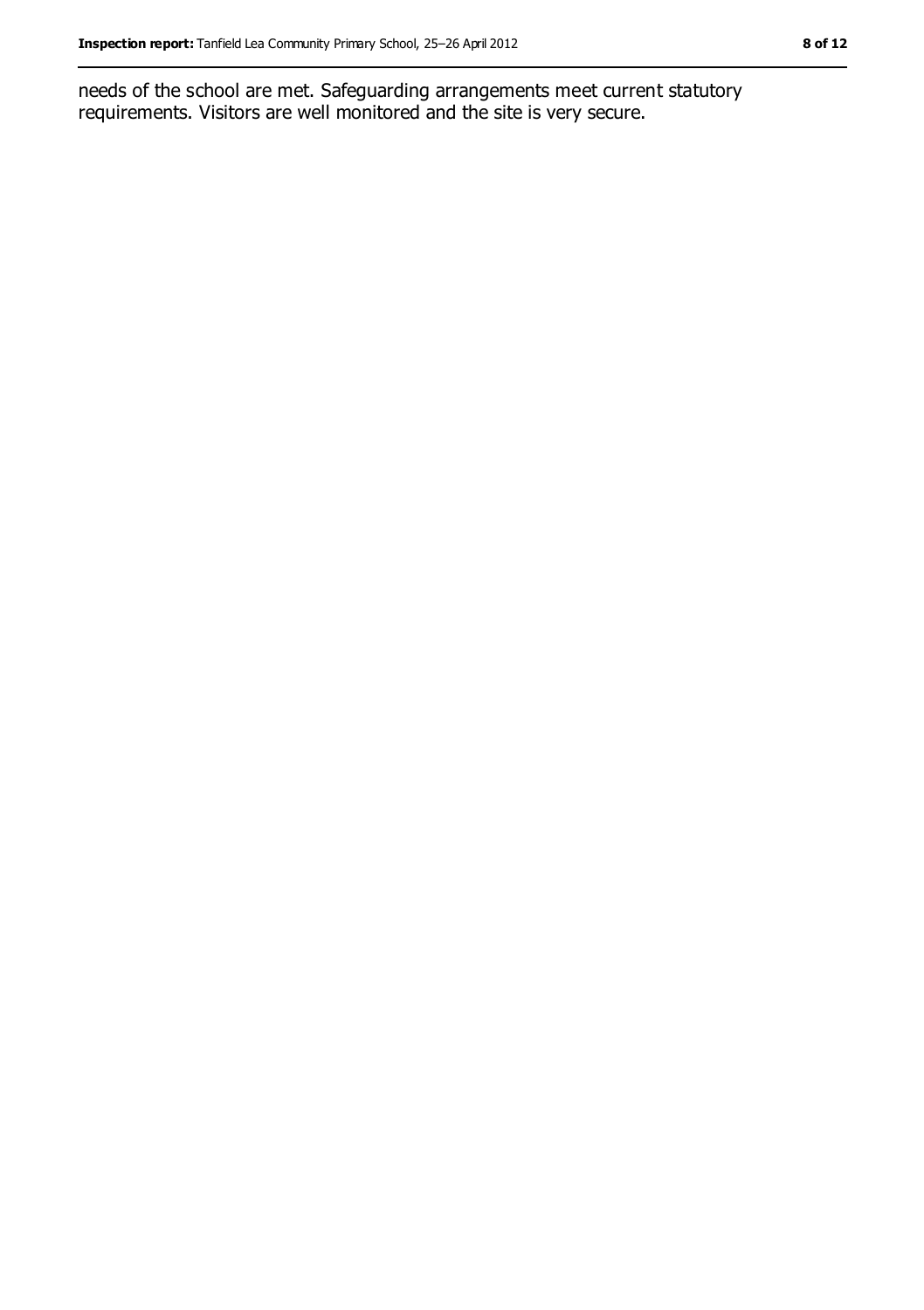# **Glossary**

## **What inspection judgements mean**

| <b>Grade</b> | <b>Judgement</b> | <b>Description</b>                                                                                                                                                                                                            |
|--------------|------------------|-------------------------------------------------------------------------------------------------------------------------------------------------------------------------------------------------------------------------------|
| Grade 1      | Outstanding      | These features are highly effective. An outstanding school<br>provides exceptionally well for all its pupils' needs.                                                                                                          |
| Grade 2      | Good             | These are very positive features of a school. A school that is<br>good is serving its pupils well.                                                                                                                            |
| Grade 3      | Satisfactory     | These features are of reasonable quality. A satisfactory school<br>is providing adequately for its pupils.                                                                                                                    |
| Grade 4      | Inadequate       | These features are not of an acceptable standard. An<br>inadequate school needs to make significant improvement in<br>order to meet the needs of its pupils. Ofsted inspectors will<br>make further visits until it improves. |

### **Overall effectiveness of schools**

|                       | Overall effectiveness judgement (percentage of schools) |      |                     |                   |
|-----------------------|---------------------------------------------------------|------|---------------------|-------------------|
| <b>Type of school</b> | <b>Outstanding</b>                                      | Good | <b>Satisfactory</b> | <b>Inadequate</b> |
| Nursery schools       | 54                                                      | 42   |                     |                   |
| Primary schools       | 14                                                      | 49   | 32                  |                   |
| Secondary schools     | 20                                                      | 39   | 34                  |                   |
| Special schools       | 33                                                      | 45   | 20                  |                   |
| Pupil referral units  |                                                         | 55   | 28                  |                   |
| All schools           | 16                                                      | $-4$ |                     |                   |

New school inspection arrangements have been introduced from 1 January 2012. This means that inspectors make judgements that were not made previously.

The data in the table above are for the period 1 September 2010 to 31 December 2011 and represent judgements that were made under the school inspection arrangements that were introduced o n 1 September 2009. These data are consistent with the latest published official statistics about maintained school inspection outcomes (see [www.ofsted.gov.uk\)](file:///C:/Users/knixon/AppData/Downloads/www.ofsted.gov.uk).

The sample of schools inspected during 2010/11 was not representative of all schools nationally, as weaker schools are inspected more frequently than good or outstanding schools.

Primary schools include primary academy converters. Secondary schools include secondary academy converters, sponsor-led academies and city technology colleges. Special schools include special academy converters and non-maintained special schools.

Percentages are rounded and do not always add exactly to 100.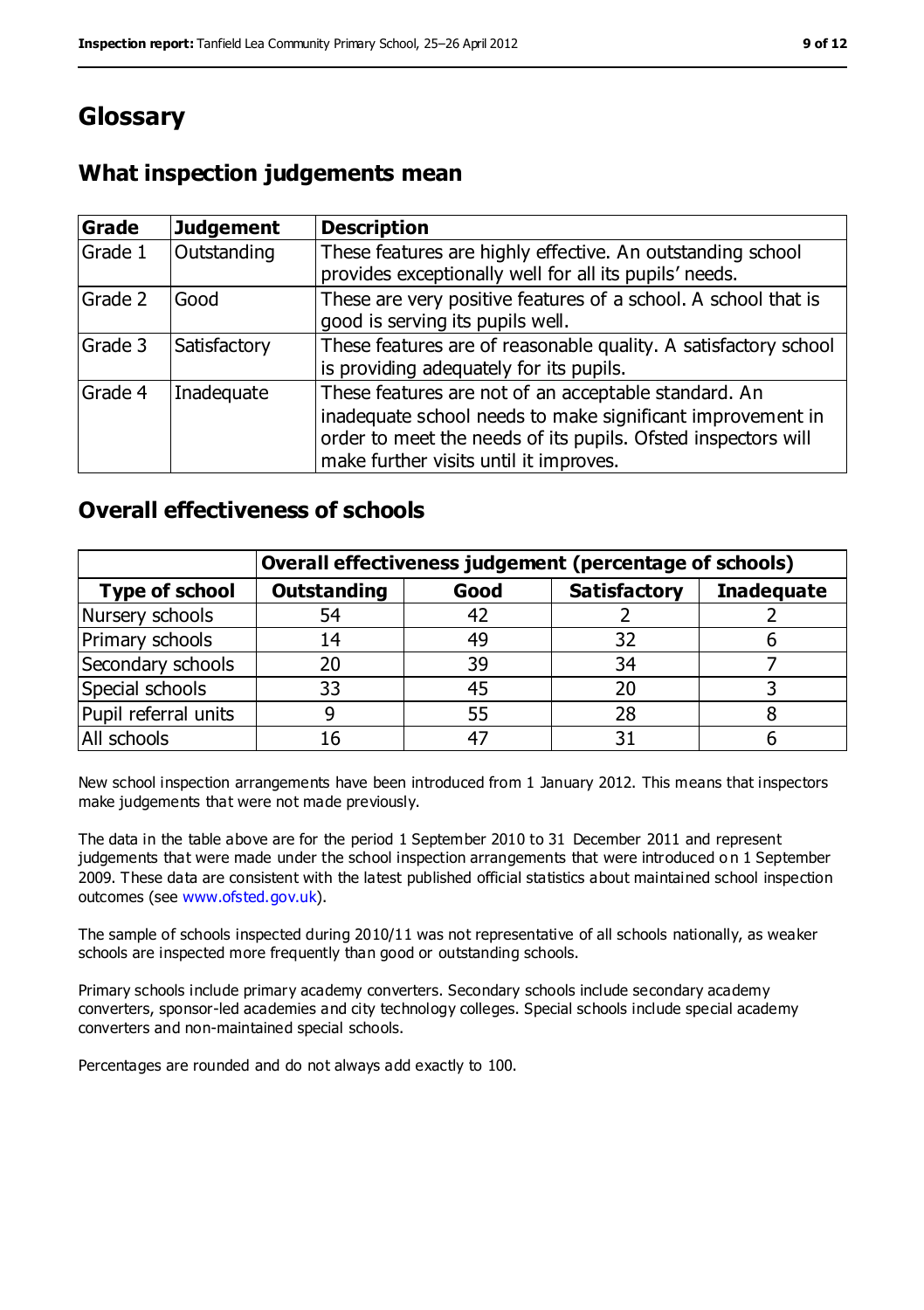# **Common terminology used by inspectors**

| Achievement:                  | the progress and success of a pupil in their learning and<br>development taking account of their attainment.                                                                                                           |
|-------------------------------|------------------------------------------------------------------------------------------------------------------------------------------------------------------------------------------------------------------------|
| Attainment:                   | the standard of the pupils' work shown by test and<br>examination results and in lessons.                                                                                                                              |
| Attendance                    | the regular attendance of pupils at school and in lessons.<br>Taking into account the school's efforts to encourage good<br>attendance                                                                                 |
| Behaviour                     | how well pupils behave in lessons, with emphasis on their<br>attitude to learning. Pupils' punctuality to lessons and their<br>conduct around the school.                                                              |
| Capacity to improve:          | the proven ability of the school to continue improving based<br>on its self-evaluation and what the school has accomplished<br>so far and on the quality of its systems to maintain<br>improvement.                    |
| Floor standards               | The national minimum expectation of attainment and<br>progression measures.                                                                                                                                            |
| Leadership and<br>management: | the contribution of all the staff with responsibilities, not just<br>the governors and headteacher, to identifying priorities,<br>directing and motivating staff and running the school.                               |
| Learning:                     | how well pupils acquire knowledge, develop their<br>understanding, learn and practise skills and are developing<br>their competence as learners.                                                                       |
| Overall effectiveness:        | inspectors form a judgement on a school's overall<br>effectiveness based on the findings from their inspection of<br>the school.                                                                                       |
| Progress:                     | the rate at which pupils are learning in lessons and over<br>longer periods of time. It is often measured by comparing<br>the pupils' attainment at the end of a key stage with their<br>attainment when they started. |
| Safety                        | how safe pupils are in school, including in lessons; and their<br>understanding of risks. Pupils' freedom from bullying and<br>harassment. How well the school promotes safety, for<br>example e-learning.             |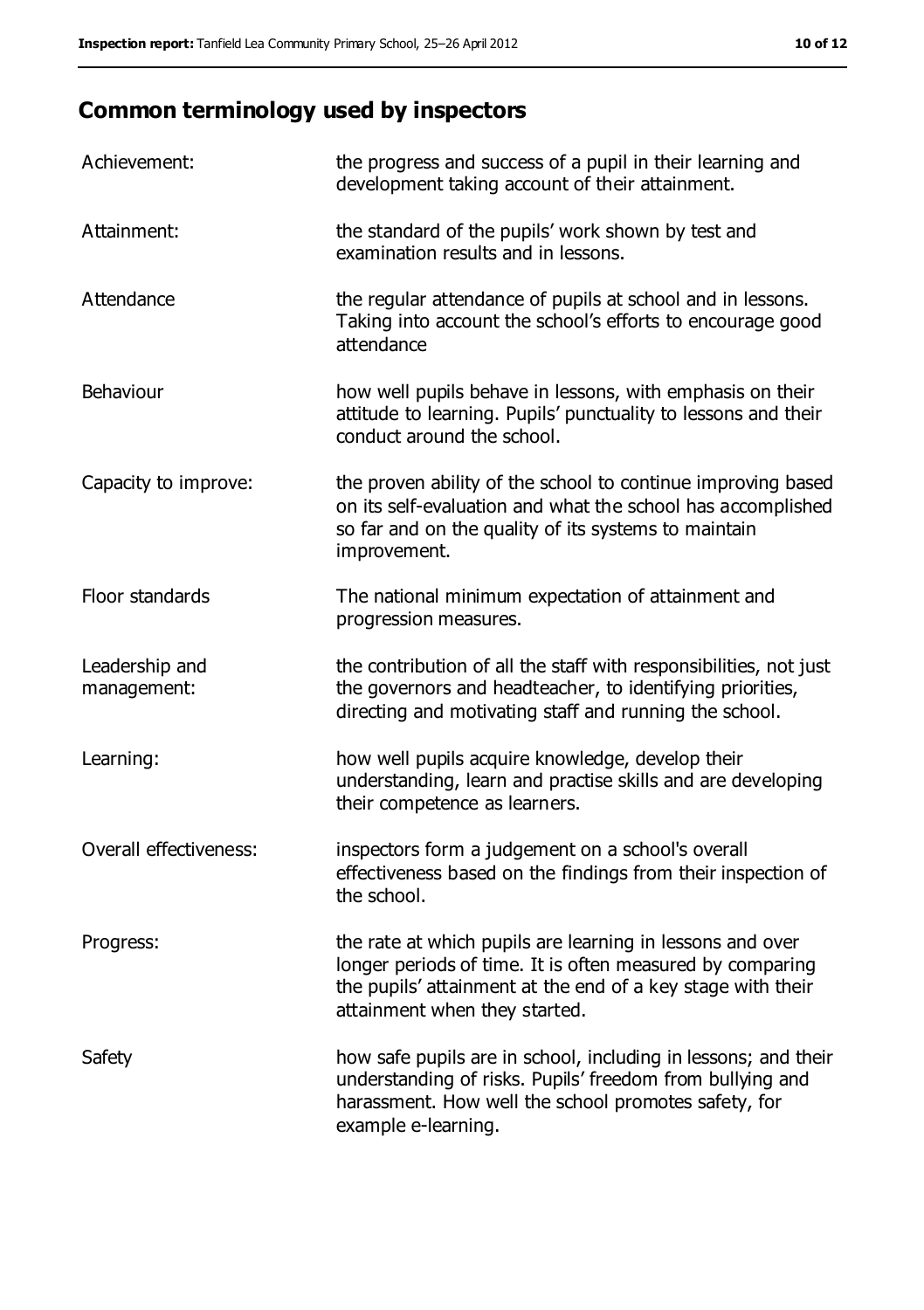#### **This letter is provided for the school, parents and carers to share with their children. It describes Ofsted's main findings from the inspection of their school.**



27 April 2012

Dear Pupils

#### **Inspection of Tanfield Lea Community Primary School, Stanley DH9 9LU**

I want to thank all of you for the extremely friendly welcome that you gave us when we inspected your school. We found the time we spent talking with you, your teachers and other adults extremely enjoyable and rewarding. You go to a good school. We were impressed by your keenness to learn. You make good progress and your work by the time you leave in Year 6 is in line with children in other schools, because the teaching is good.

Your school is well led and managed. Most of you feel extremely safe and secure and we found that behaviour was good in lessons and around the school. The majority of you said that staff dealt quickly with any cases where behaviour was a problem.

In order to help you make even better progress and to improve the school further, we have asked the school's leaders, teachers and the governing body to:

- **EXTERN** Spend more time helping you to understand how well you are getting on with your work
- ask teachers to share their good ideas for lessons with other teachers.

I am sure you will all want to help make your school better by working hard and playing together well.

Yours sincerely

Frank Cain Lead inspector